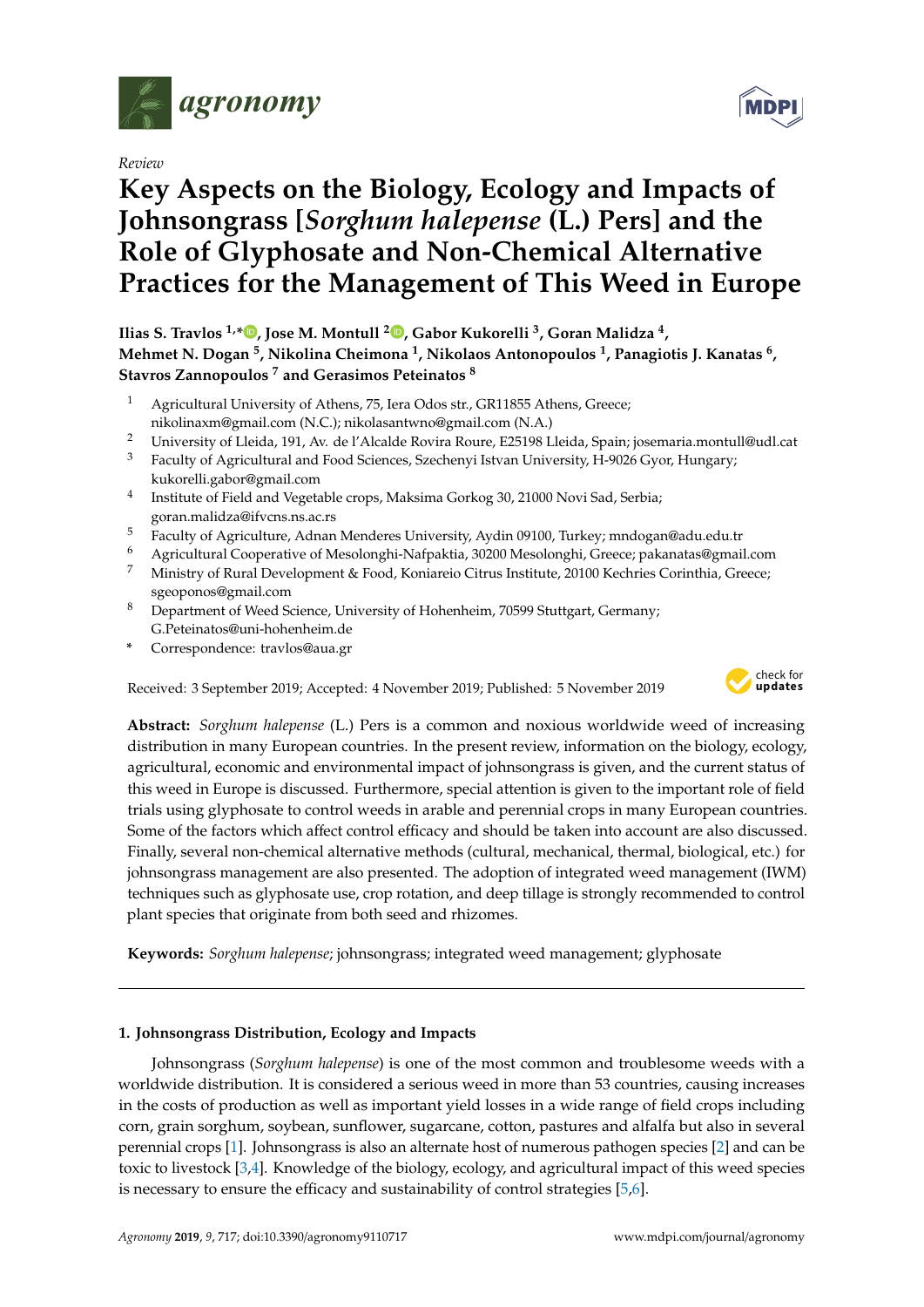Its origin remains unclear, but some authors have suggested that it originated from the hybridization of *Sorghum arundinaceum* and *Sorghum propinquum* through chromosome doubling (chromosomes:  $2n = 4x = 40$ ) [\[7\]](#page-6-6). It is now found from latitude 55<sup>°</sup> N to latitude 45<sup>°</sup> S, where it infests all continents except Antarctica [\[8\]](#page-6-7). It is mostly associated with sites with high moisture, such as along irrigation canals, cultivated fields, field edges, orchards, and pastures [\[9\]](#page-7-0); however, it is under water stress conditions that plants originating from rhizomes are more drought-resistant and competitive than crops [\[10\]](#page-7-1). *S. halepense* can survive in diverse ecological habitats. Its widespread distribution in many countries in Europe, including Greece, Spain, Italy, Albania, Bulgaria, Austria, Slovenia, Serbia, Croatia, Bosnia–Herzegovina, Czech Republic, Denmark, France, Belgium, Netherlands, Latvia, Lithuania, Belarus, Poland, Switzerland, UK, Ukraine, Russia, Romania and Hungary [\[11](#page-7-2)[–21\]](#page-7-3) highlights the importance of that highly invasive species. Lately, researchers reported the spread of this serious weed in many agricultural habitats in Europe [\[22\]](#page-7-4), while Follak and Essl [\[18\]](#page-7-5) reported a progressive change of *S. halepense* habitat affiliation and a dispersal to other areas of central Europe, probably and partially due to climate change. Furthermore, modeling has shown that all the main agricultural areas of Europe will become ecologically suitable for *S. halepense* by 2050 [\[23\]](#page-7-6).

Johnsongrass reduces native species diversity [\[24,](#page-7-7)[25\]](#page-7-8). Moreover, its hybridization with cultivated *Sorghum* spp. [\[26–](#page-7-9)[28\]](#page-7-10) has been reported. Holm et al. [\[8\]](#page-6-7) suggested that the poor germination and growth of some crops on infested land is the result of toxic exudates from roots or decaying vegetation. This hypothesis has also been supported by more recent studies [\[29–](#page-8-0)[31\]](#page-8-1). The latter authors have recorded more allelopathic damage to cotton (up to 86% of crop loss) than to maize (up to 64% of loss). A high level of allelopathic activity has also been found in the root exudates of *S. halepense* [\[32\]](#page-8-2). Nouri et al. [\[31\]](#page-8-1) mentioned that extracts of different tissues of johnsongrass reduced the fresh weight of wheat seedlings. In addition, Rout and Chrzanowski [\[33\]](#page-8-3) suggested that nitrogen-fixing activity is associated with *S. halepense* and reported that this may enhance the ability of *S. halepense* to invade and persist by altering fundamental ecosystem properties via changes in soil biogeochemistry. The presence of *S. halepense* in the field can cause allelopathic effects on several subsequent crops like soybean and maize [\[34](#page-8-4)[,35\]](#page-8-5), and, consequently, the agronomic impacts of this weed cannot be limited only to competition during a single growing season—the allelopathic effects of the roots and residues during one or more growing seasons also have to be taken into account.

Johnsongrass can reproduce via seed through self- or cross-pollination and vegetatively via an extensive rhizome network [\[36\]](#page-8-6). Its reproductive ability is enormous since it can produce up to 70 m of rhizomes per plant in one growing season, and it can produce 28,000 seeds per plant [\[37\]](#page-8-7) or even more (up to 80,000 seeds per plant [\[38\]](#page-8-8)). Johnsongrass can disperse by seeds and vegetative organs. Seed production has the greatest potential for the establishment and spread of *S. halepense* [\[39\]](#page-8-9), as johnsongrass forms a long-term soil seed bank. However, plants that emerge from rhizomes have higher growth rates, even when they are stressed, and, as a result, these plants are more competitive compared to the seedlings [\[10\]](#page-7-1). According to Loddo et al. [\[40\]](#page-8-10), predictive models based on the effect of temperature on rhizome performance can generate important information about the seasonal dynamics of the plants and the timing of control operations.

Seed dormancy can be a key factor in the seed life span and viability of johnsongrass by enabling its re-establishment after unfavorable growing seasons [\[41\]](#page-8-11). Bennett [\[42\]](#page-8-12) reported on physical dormancy due to the mechanical restriction of the seed coat, which contains tannin compounds that reduce permeability to water. In addition to that, Hamad et al. [\[43\]](#page-8-13) described dormancy imposed by chemical substances present outside or inside the embryo. Dormancy strongly interacts with environmental factors, such as temperature, humidity and light [\[44\]](#page-8-14). For instance, seed exposure to high temperature and light regimes has been shown to be effective in breaking seed dormancy in johnsongrass [\[45\]](#page-8-15). All the above-mentioned biological and ecological traits and distributional characteristics of this weed species explain why it is considered a major threat to agricultural production. Hence, it may be argued that further spread could limit the efficient control of johnsongrass in Europe.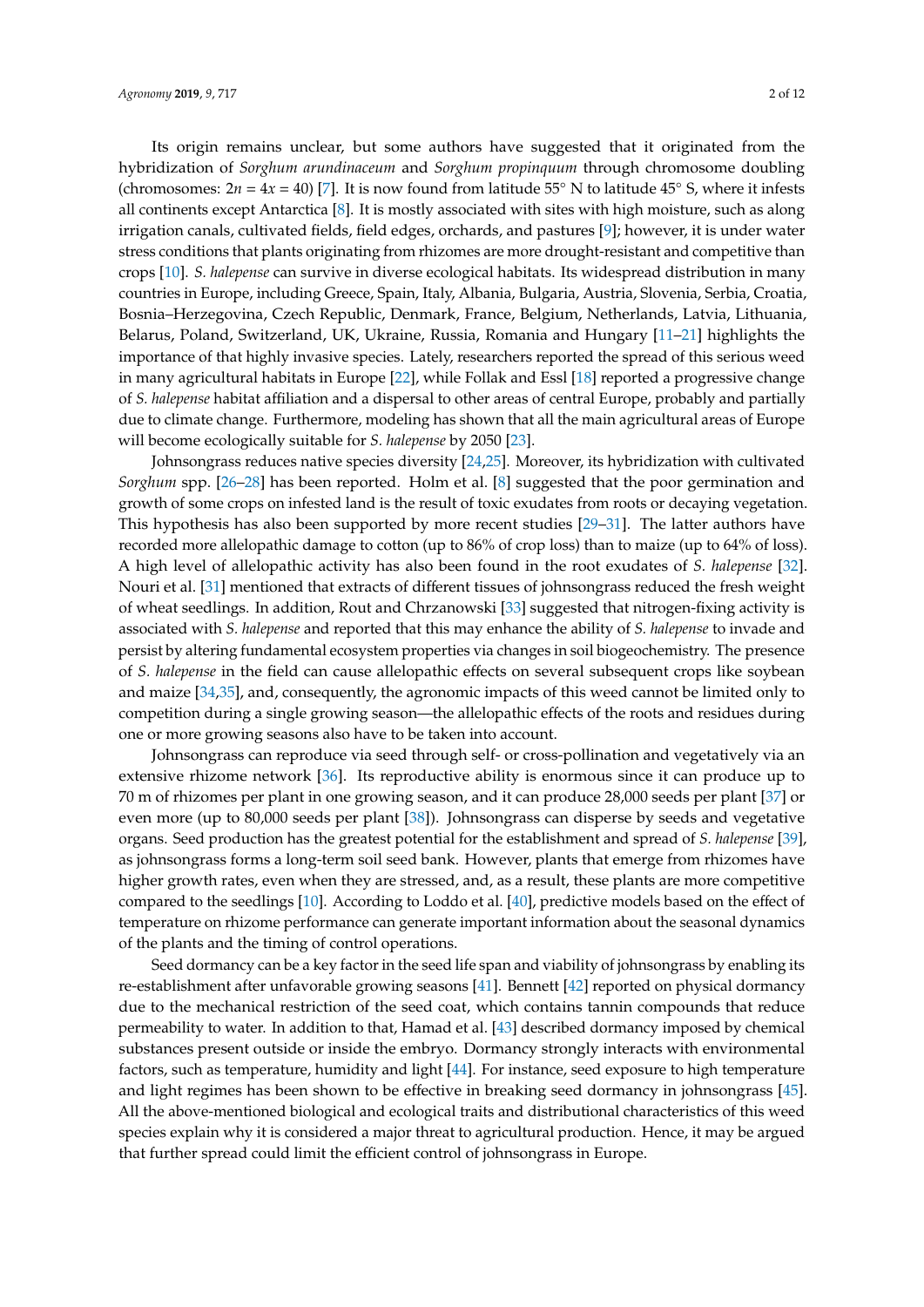The agronomic and economic impacts of the weed can be highly variable and often reach very high levels, ranking johnsongrass as the world's sixth worst weed [\[46\]](#page-8-16). Its effects include severe yield losses in economically important crops including field crops (annual spring crops), vegetables and perennial crops [\[1](#page-6-0)[,20](#page-7-11)[,47\]](#page-8-17). For instance, in the cotton crop in Turkey, only a single johnsongrass plant per 8 m of cotton row has been found to decrease yield by 4.82% and 9.42% in 1997 and 2002, respectively [\[48\]](#page-8-18). In another study, Dogan and Boz [\[49\]](#page-8-19) reported that a whole season johnsongrass competition caused approximately 65% of cotton yield losses. In Southern Austria, the invasion of johnsongrass has put risks of yield losses of approximately 40% for grain maize and pumpkin-oil fields [\[18\]](#page-7-5), and similar effects have been reported for crops such as the sunflower in Hungary [\[50\]](#page-8-20). Similarly, maize without the efficient control of johnsongrass has led to yield reductions of 12–88% in several countries [\[51](#page-8-21)[–54\]](#page-9-0). Kleinbauer [\[23\]](#page-7-6) classified *S. halepense* as a medium risk weed for the German and the Austrian regions, while Novák et al. [\[13\]](#page-7-12) described *S. halepense* as the 11th most dominant weed species in Hungary. In other countries such as Slovakia, *S. halepense* has been considered rare in the past, appearing in less than 5% of areas but lately increasing [\[55,](#page-9-1)[56\]](#page-9-2). Vasilakoglou et al. [\[30\]](#page-8-22) showed that in Greece, cotton growth and yield were reduced due to johnsongrass (at a density of 150 stems m−<sup>2</sup> ) season-long interference by 64% and 86%, respectively. The corresponding maize yield losses were 62% and 41%, respectively. This study confirmed the different effects of johnsongrass on maize and cotton, which could be merely attributed to the different growth rate and competitive ability of the two crops. In another study conducted by Mitskas et al. [\[53\]](#page-9-3), johnsongrass plants emerging from rhizomes resulted in yield loss ranging from 76–90% in maize, while seedlings resulted in 60–77% yield losses. Consequently, it seems that the origin of johnsongrass (from seed or rhizomes), the time of weed emergence, the crop or even cultivar/hybrid could significantly affect competition and yield loss [\[5\]](#page-6-4).

In all cases, and despite variability, the impacts of *S. halepense* remain huge, with losses in soybean in countries such as Argentina amounting to \$300 million per year [\[57\]](#page-9-4). Johnsongrass control costs have been evaluated at 165 million Euros, and profit losses have been estimated at 227 million Euros [\[58\]](#page-9-5). Indicative of the huge agronomic impacts of johnsongrass is the fact that several methods based on canopy attributes have been developed in order to accurately predict crop yield losses caused by *S. halepense* in crops such as maize and soybean [\[59,](#page-9-6)[60\]](#page-9-7). In Europe and the rest of the world, johnsongrass is therefore among the most serious weeds; consequently, its adequate control is of major importance.

#### **2. Aspects of Integrated Management of Johnsongrass**

Integrated weed management systems combine several weed control methods. In particular, the management of johnsongrass requires the effective control of both plants emerged from seeds and plants emerged from rhizomes. Since the rhizome system of johnsongrass is extremely extensive and spreads very quickly in the first year, it is really crucial to take action as early as possible. Thus, killing the below-ground tissues and depleting their carbohydrate stores is usually the primary goal of its chemical control. In a consistent, integrated program preventive, cultural, mechanical, and chemical methods should be used together. It is also crucial to prevent the transport of seeds and rhizomes from infested fields to uninfected fields. However, the adequate control of *S. halepense*is very difficult without the use of herbicides, with repeated treatments being necessary to maintain long term control [\[1,](#page-6-0)[49\]](#page-8-19). Van Esso and Ghersa [\[61\]](#page-9-8) evaluated the efficacy of control practices for johnsongrass in soybean and sunflower cropping systems where the timing of cultural and chemical control practices was adjusted to weed phenological stages by using visually estimated indices and with a thermal calendar model to forecast the crucial period for johnsongrass propagation (when the population's rhizome mass is minimal). The results revealed that visually estimated indices had an effect only in the sunflower, while with the thermal calendar, weed infestation was reduced in both cropping systems by more than 90% in one growing season and johnsongrass was eradicated in two growing seasons [\[61\]](#page-9-8). The advantages of using the thermal calendar model to determine the time of herbicide application and the possible influence of the distribution of the rhizome population in the soil profile on the predictions of the model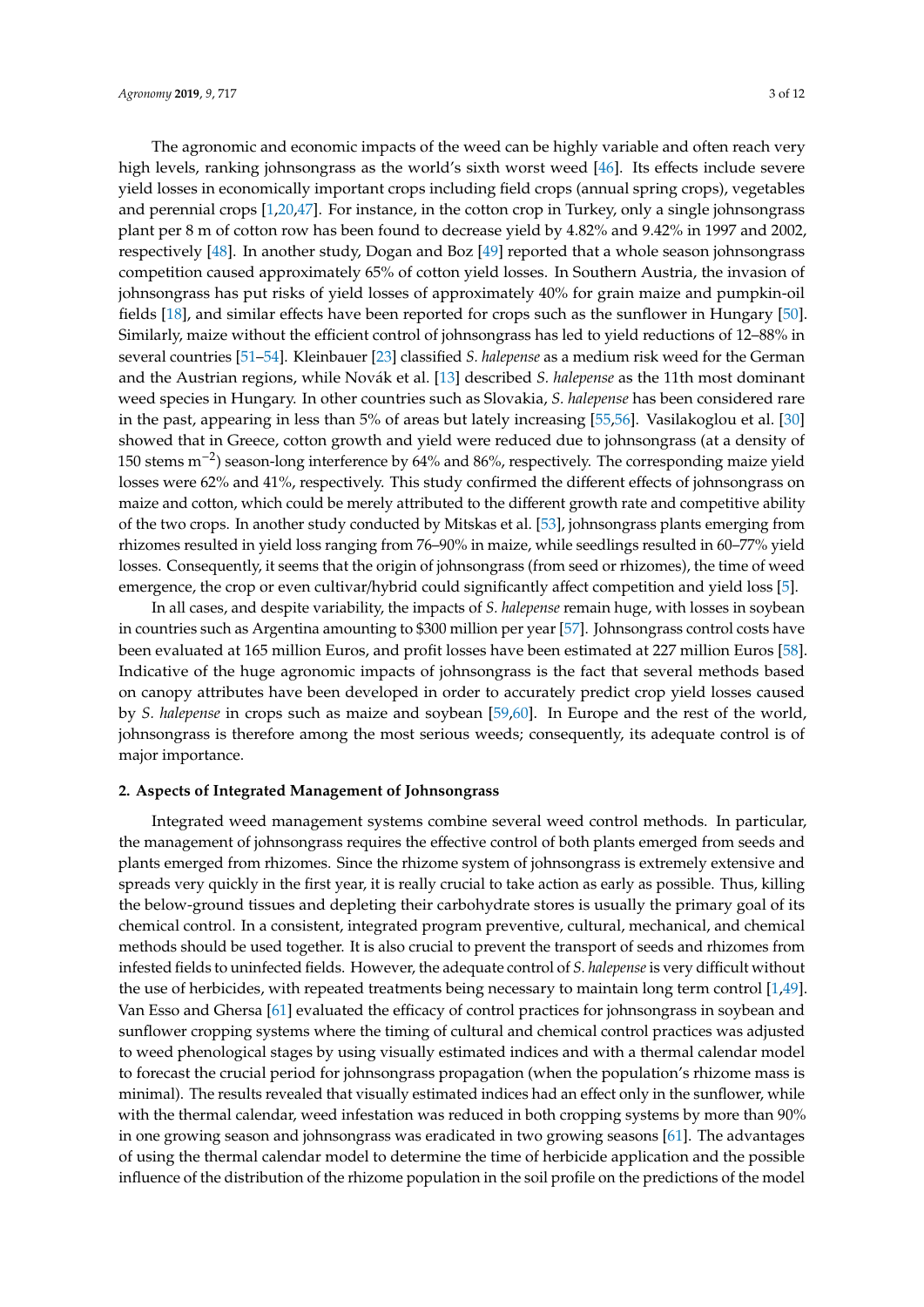were discussed by Ghersa et al. [\[62\]](#page-9-9). However, the use of models remains uncommon, and johnsongrass has already developed resistance to several herbicides [\[63\]](#page-9-10), with the majority of them (more than 85%) being selective (mostly ACCase and ALS inhibitors). Consequently, the role of other selective and especially non-selective herbicides (such as glyphosate) could be significant, especially under the view of reduced or minimum tillage systems which have been widely adopted lately. In systems like these, weed control is mostly based on the use of non-selective herbicides such as glyphosate. In the section below, the focus is narrowed to glyphosate as an important tool for the effective control of johnsongrass in Europe, mainly due to its high efficacy before crop establishment or after crop harvest and the absence of any glyphosate resistance cases [\[63\]](#page-9-10). Some other available chemical options are also discussed.

#### *2.1. Chemical Control of Johnsongrass with Emphasis to Glyphosate*

Johnsongrass management in European countries has been mainly based on the POST-emergent application of sulfonylurea and other ALS and ACCase inhibiting herbicides; however, due to the lack of other modes of action and the overuse of herbicides with the same mode of action, herbicide-resistant biotypes have occurred and dramatically increased across Europe [\[63\]](#page-9-10). The control of both the seedlings and rhizomes of johnsongrass has been achieved in many crops when sprayed with products containing glyphosate [\[64\]](#page-9-11). Globally, many studies have confirmed the high efficacy of glyphosate against *S. halepense*, which is typically used as a late-summer or fall treatment for postharvest johnsongrass control [\[65](#page-9-12)[–67\]](#page-9-13). Tillage has not been found to be necessary to obtain the effective control of *S. halepense* with foliar applications of glyphosate [\[68\]](#page-9-14). Furthermore, in a study conducted to determine the duration of time after herbicide treatment required to render johnsongrass physiologically noncompetitive, Ferrell et al. [\[69\]](#page-9-15) concluded that glyphosate most readily rendered *S. halepense* noncompetitive (4.3 days after treatment) compared to other herbicides (nicosulfuron, imazapic and clethodim), which also resulted in high efficacy against johnsongrass.

Below, a brief selection of studies completed in several European countries illustrates the significant role of glyphosate for the control of *S. halepense*. In Hungary, stubble treatment with glyphosate (mainly in the middle of July) is a common practice when *S. halepense* appears. That method allows glyphosate to control the rhizomes of *S. halepense*, but it does not affect the seeds. As Kukorelli showed, three to four years after the glyphosate stubble treatment, the rhizome form of *S. halepense* spreads again in the fields, and it is consequently necessary for the treatment to be repeated. As mentioned above, johnsongrass management has mainly been based on the POST application of sulfonylurea herbicides like nicosulfuron, foramsulfuron and rimsulfuron. However, the multiyear cropping systems of maize and the large number of sulfonylurea applications has resulted in the selection of herbicide-resistant biotypes. The high efficacy of glyphosate to control ALS-resistant johnsongrass has also become evident. The results of a study conducted by Kukorelli in 2017 (personal communication) have shown that a rate of 1.44–1.8 kg a.e./ha of glyphosate provides the highest efficacy against *S. halepense* in stubble, with new plants emerging only from seed.

In Spain, johnsongrass tripled its total distribution in 2010 compared to 2009 in the absence of control measures [\[70\]](#page-9-16). Glyphosate is very effective in controlling *S. halepense* at the standard recommended rate (2.16 kg a.e./ha) when plants are higher than 40 cm. It has to be noted that in September and October, a glyphosate rate of 1.8 kg a.e./ha is adequate for johnsongrass control due to the fact that the plant translocates and assimilates the herbicide towards the rhizomes [\[69,](#page-9-15)[70\]](#page-9-16). The first reports on the low efficacy of ALS inhibitors against *S. halepense* in Spain were recorded in 2014. Several dose-response studies were conducted, and resistance was confirmed *in vitro*. In more than 20 fields studied, a mutation in the position *Trp574* of the ALS gene of *S. halepense* was found. This point mutation causes resistance to all ALS inhibitors, and, for that reason, crop rotation was one of the main recommendations to the Spanish farmers. The Committee for Preventing Weed Resistance (CPRH) to herbicides published a booklet in 2016 (semh.net/wpcontent/uploads/2015/09/Diptico-Sorghum-halepense.pdf) with several recommendations to achieve a sustainable management of *S. halepense*. One noticeable recommendation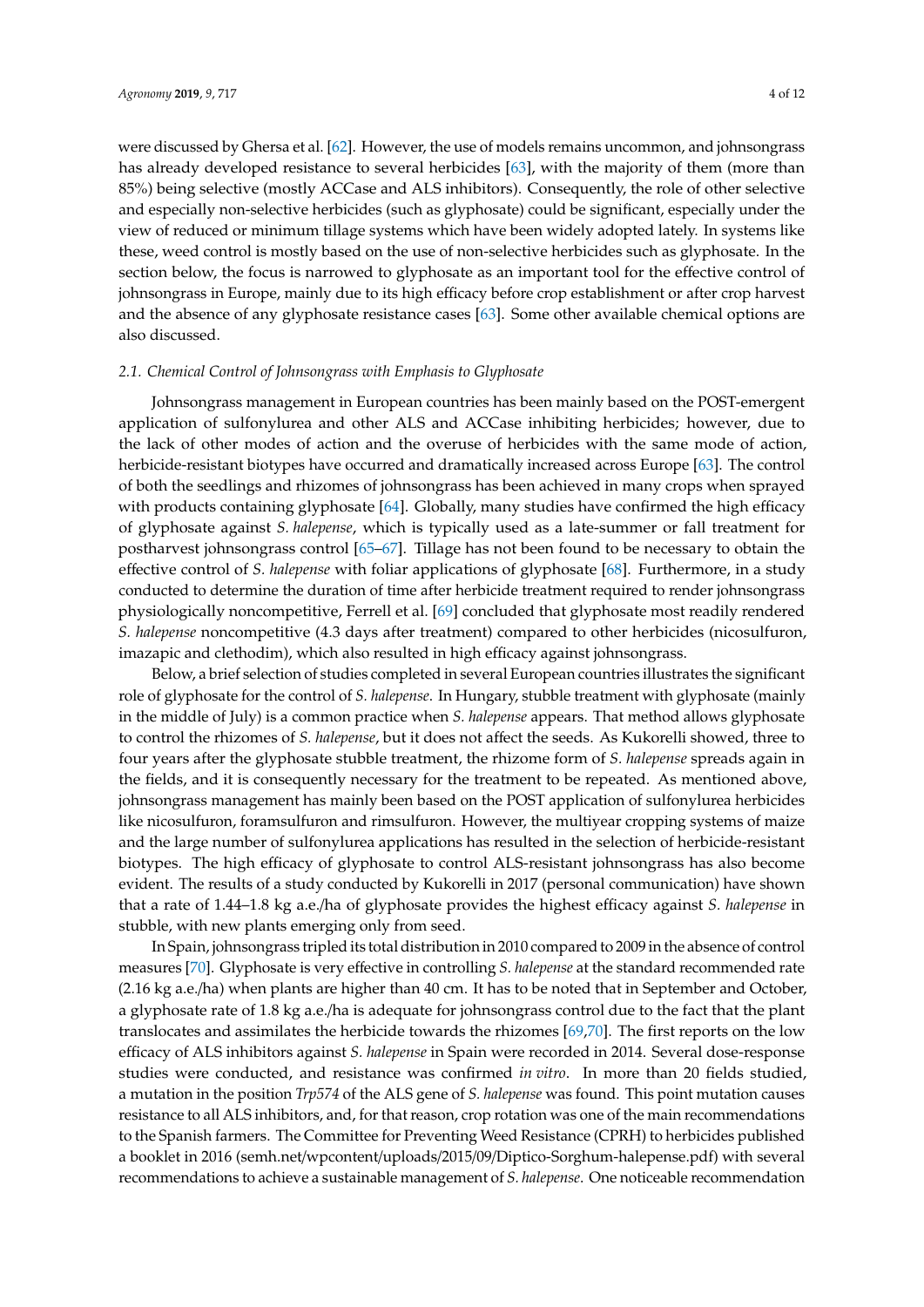by the CPRH was to shorten the crop cycle in order to be able to harvest earlier and spray glyphosate on johnsongrass patches before the winter. Johnsongrass is also one of the most troublesome weeds in Serbian field crop production [\[71\]](#page-9-17). The continuous use of some ALS and ACCase inhibitors over many years in monocultures of soybean, maize and other crops has resulted in the selection of johnsongrass biotypes with multiple resistances [\[72\]](#page-9-18). In particular, it has been estimated that the ALS-resistant populations of *S. halepense* are infesting more than 150,000 ha of crop fields in Serbia, and control measures are urgently needed. According to Malidža et al. [\[73\]](#page-9-19), the application of glyphosate after the harvest of small grains and subsequent soil tillage are highly recommended since they could be very effective against these resistant biotypes. In Greece (like in other Mediterranean countries), johnsongrass is a serious and troublesome weed in all the summer crops (e.g., maize, cotton, sunflower, soybean, and sugar beet) and perennial crops (e.g., olives, vines, citrus, and apple) causing yield losses up to 90% and 45%, respectively (Travlos, unpublished data from recent surveys). Several biotypes have been confirmed to be ALS- and ACCase-resistant, making the control of *S. halepense* even more challenging. In recent experiments, it has been shown that with the use of short growth cycle maize hybrids (FAO maturity group < 400), subsequent deep tillage and two applications of glyphosate (one in the stubble (summer) and one after plowing, rhizome drying and late sprouting (autumn)), the density of the weed is significantly reduced for the next few years. In a field trial conducted in olives in Greece, it was shown that glyphosate was very effective against johnsongrass, giving 80% control even at a rate of 1440 g ae/ha [\[74\]](#page-9-20). Moreover, previous studies have shown that the application of glyphosate with adjuvants after seedhead emergence can significantly reduce *S. halepense* regrowth [\[75\]](#page-10-0). In a study conducted with a stale seedbed treatment of glyphosate in Turkey, johnsongrass was successfully controlled [\[64\]](#page-9-11). In particular, the cover and biomass of the weed were reduced by 61–75% and 60–69%, respectively after glyphosate application at 2.8 kg a.e./ha [\[64\]](#page-9-11). Similar results were also obtained in ongoing stale seedbed field trials in Greece (in soybean and groundnut) by Travlos et al. (unpublished data).

#### *2.2. Non-Chemical Control of Johnsongrass*

In organic and other low-external-input (LEI) farming practices, the approach to weed management involves the whole cropping system [\[76\]](#page-10-1) and a long-term approach. Therefore, several non-chemical weed control measures need to be integrated with cultural practices because one single method cannot be satisfactory, and the weed often continues to cause significant yield losses [\[77\]](#page-10-2).

Prior to the extended use of herbicides, planting pasture grasses in an area with a serious infestation has been shown in some cases to be an effective method against johnsongrass. These grasses have then been repeatedly mowed or grazed during the first season, resulting in the shallow rooting of johnsongrass [\[78\]](#page-10-3). This system was carried out for at least a year and was followed by shallow tillage along with using a cash crop or a bare fallow to kill the weakened perennial weeds. Multiple passes of a cultivator with sweeps can bring rhizomes to the soil surface during the summer months, allowing them to dry out [\[79](#page-10-4)[,80\]](#page-10-5). Mowing and tillage can be combined in order to control johnsongrass [\[81\]](#page-10-6). Warwick and Black [\[36\]](#page-8-6) indicated that mowing can also be an alternative and effective management technique that reduces the growth of rhizomes and seed onset. The optimum timing for mechanical weed control is influenced by the competitive ability of the crop [\[82\]](#page-10-7) and the growth stage of the weeds [\[83\]](#page-10-8). Hand hoes, push hoes and hand-weeding are still used in order to prevent the weed from spreading and dominating [\[84\]](#page-10-9). Hand-weeding may also be used after mechanical inter-row weeding to control weeds left in the crop rows [\[85\]](#page-10-10).

In general, multiple tillage operations can deplete johnsongrass stands if seedlings and sprouts are regularly uprooted and rootstocks are desiccated. Sharp tools set at the proper depth and operated to overlap are needed to uproot all the johnsongrass. Repeated and deep summer tillage before *S. halepense* grows to a height of 20 cm reduces stands and sometimes eradicates it, while usual seedbed preparations retard the spread of johnsongrass but do not affect its stands [\[86\]](#page-10-11). Growing early-maturing crops, plowing immediately after harvest, and precise tilling are common methods to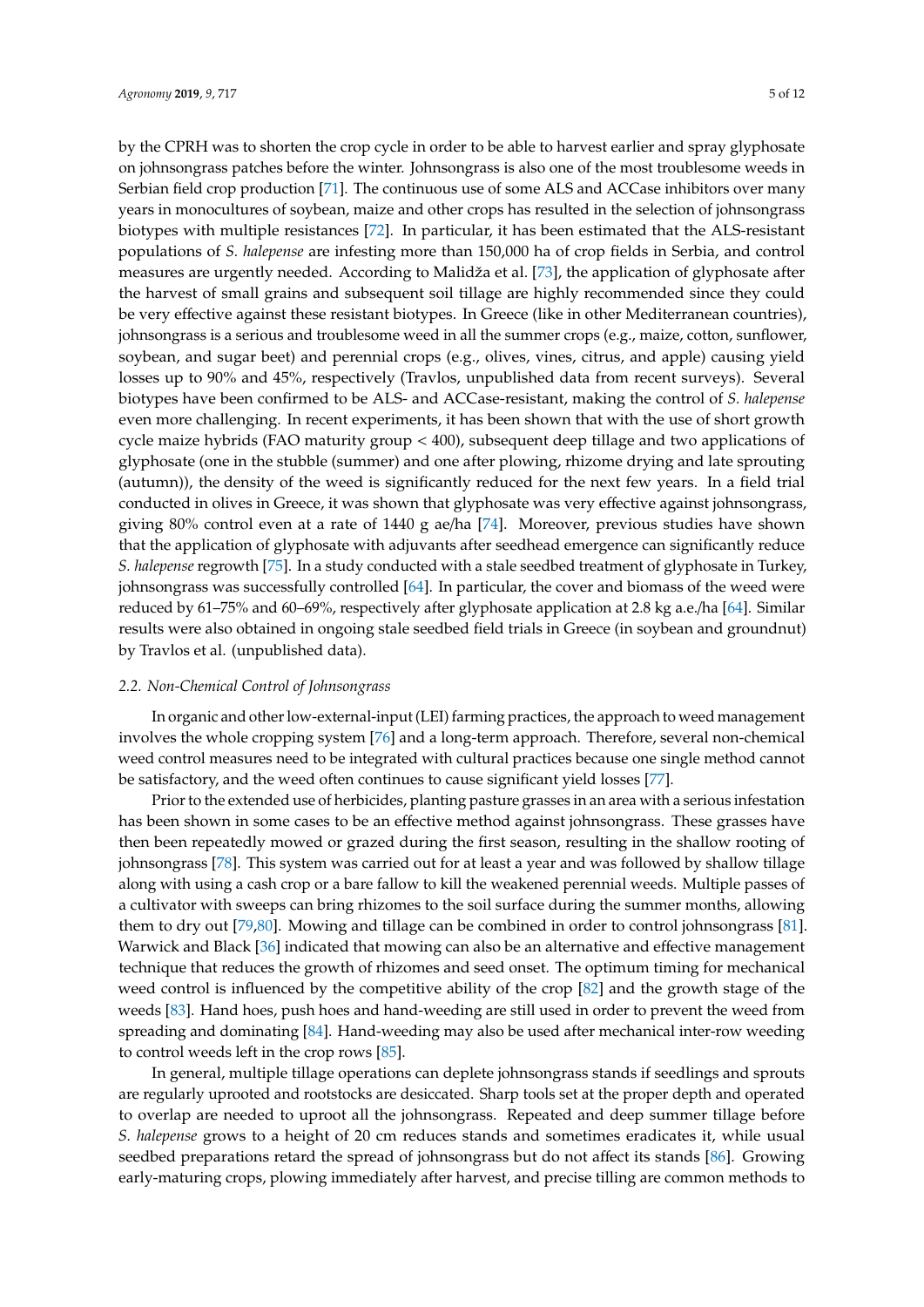break up rhizomes and weaken johnsongrass stands in cultivated areas. Early crop sowing has also been associated with lower competition by *S. halepense* in maize and cotton [\[87\]](#page-10-12). Johnsongrass responds to tillage like most perennial weeds. Intensive tillage is needed, as moderate tillage only breaks and spreads rhizomes and allows johnsongrass to thrive. Johnsongrass spreads relatively slowly in true no-till regimes; however, after some time, infestations may still become severe [\[88\]](#page-10-13).

Deep plowing during late fall or early winter seems to significantly reduce johnsongrass stands. Where possible, plowing should be conducted in a way to bring the majority of rhizomes to the surface and expose them to winter freeze [\[88\]](#page-10-13). It is believed that continuous cultivation throughout the winter is particularly effective in controlling johnsongrass, although most fields are usually too wet [\[89\]](#page-10-14). Additionally, deep disking throughout the summer can control johnsongrass—especially during dry summers [\[1\]](#page-6-0). The effectiveness of frequent disking is directly related to rhizome dehydration [\[90\]](#page-10-15), while rhizome depth has already been recognized as the critical factor in the winter survival of *S. halepense* [\[91\]](#page-10-16).

Grazing has also been recognized as an effective method for the adequate control of johnsongrass. In addition, this technique makes the weed more vulnerable to other methods [\[92\]](#page-10-17). Pasturing has long been recognized as a method of controlling johnsongrass, but effective control from pasturing usually requires two or more seasons. In general, frequent grazing for two or more years weakens johnsongrass plants because rhizomes tend to be formed near the soil surface [\[89\]](#page-10-14). Geese are sometimes used to graze johnsongrass in cotton. The geese feed on the young grass without injuring cotton. Best results are obtained when both the grass and cotton plants are small (johnsongrass height < 13 cm) and before the hottest part of the season. According to Hauser and Arle [\[92\]](#page-10-17), the control of *S. halepense* requires a geese density at a rate of 1–3 per acre, depending on the amount of grass present in the field. Cattle have been also used to graze johnsongrass and other weeds in cotton without any significant reduction of the johnsongrass stand [\[86\]](#page-10-11). Moreover, major risks of poisoning are associated with this weed, mostly in cattle and sheep [\[20\]](#page-7-11).

Cultural weed control practices were used for the control of johnsongrass before the extended use of herbicides [\[93\]](#page-10-18). The growth and reproduction of a troublesome weed species like johnsongrass may be actively discouraged by introducing several crops and practices into a rotation [\[14,](#page-7-13)[94,](#page-10-19)[95\]](#page-10-20). The inclusion of cover crops in the rotation also suppresses weed development [\[74\]](#page-9-20). An effective crop rotation consists two-to-four years of alfalfa, two years of cotton (or other row crop), and one or two years of small grain. If the infestation of johnsongrass is heavy, either pasture or summer fallow and disking or plowing frequently during the summer can be effective [\[92,](#page-10-17)[96\]](#page-10-21). Alfalfa and other frequently mowed or grazed crops grown for three or more consecutive years deplete johnsongrass seed stocks in the soil [\[86\]](#page-10-11). Several Brassicaceae species can be used as part of the rotation or as cover crops against johnsongrass [\[14\]](#page-7-13). DeGregorio and Ashley [\[97](#page-10-22)[,98\]](#page-10-23) and Else and Ilnicki [\[99\]](#page-10-24) found that clover mulches can provide weed control comparable to commercial herbicide programs in maize, sweet corn and snap beans. Another cultural method is the application of fertilizers along with or near the crop row in order to increase the uptake of nutrients by the crop and their competitive ability against weeds such as johnsongrass [\[100\]](#page-10-25). Crop row spacing can be also modified and used as an additional cultural method against *S. halepense*. For instance, Bendixon (1988) recorded a significantly lower density of johnsongrass in soybean seeded in 25 cm rows compared with those of 76 cm [\[101\]](#page-11-0).

Johnsongrass, like other perennial species, has also been documented as being susceptible to solarization [\[102–](#page-11-1)[104\]](#page-11-2). To maximize control and reduce the regrowth of weeds at the edges of the fields a full coverage with polyethylene is suggested [\[102\]](#page-11-1). Law et al. [\[105\]](#page-11-3) showed that solarization with or without previous tillage reduced johnsongrass populations by more than 56% compared with the untreated plots (bare fallow). Flaming has also been used against johnsongrass; however, many applications are required, and treatments needed to be done at specific weed and crop growth stages [\[92\]](#page-10-17). Flooding soil with 5–10 cm of water for one-to-two weeks is also a good alternative way to control johnsongrass plants and rhizomes [\[89,](#page-10-14)[106\]](#page-11-4); however, it is not always feasible. Andújar et al. [\[95\]](#page-10-20)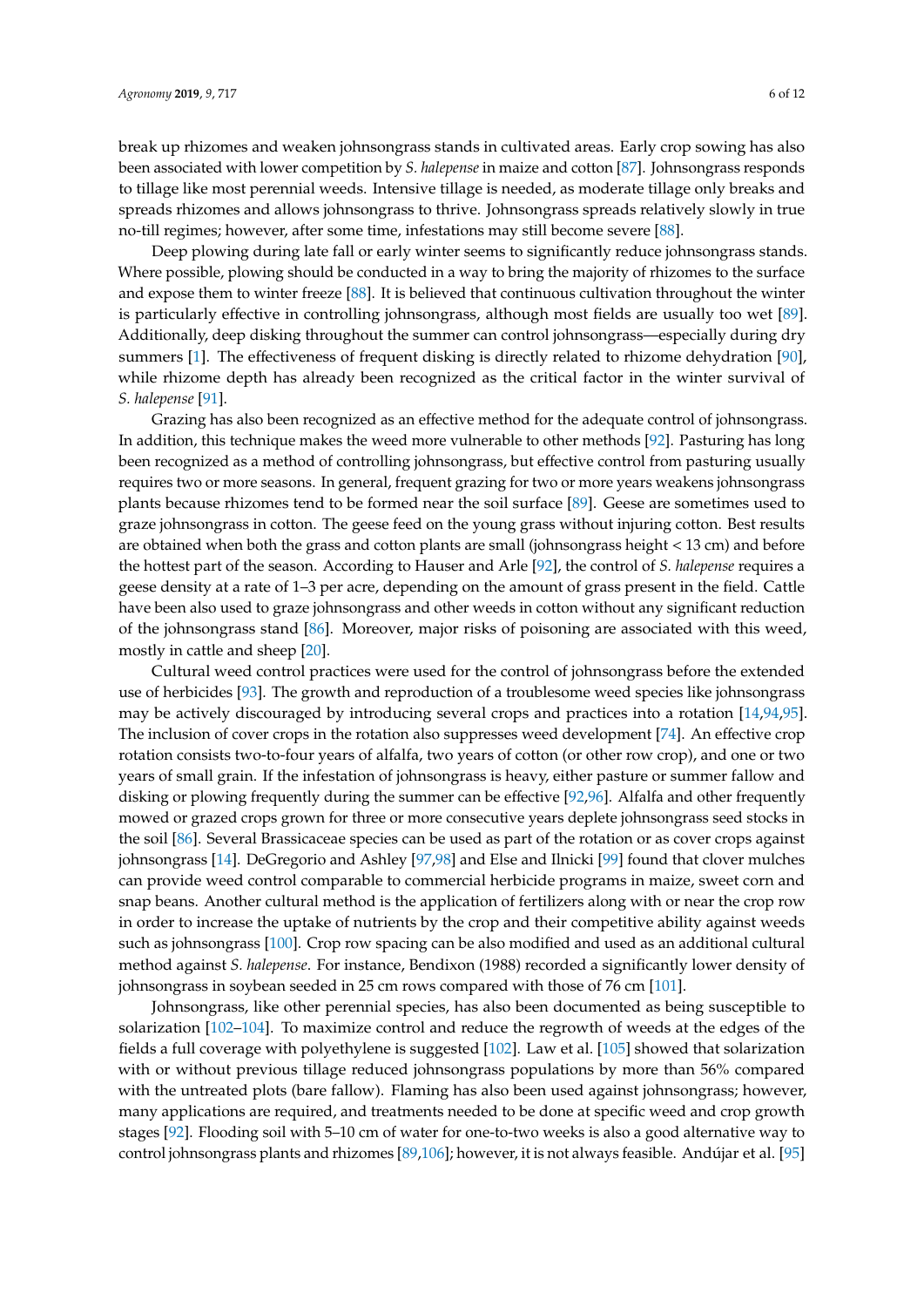also found that furrow irrigation systems allowed for the establishment of large patches of johnsongrass with a high plant density, while patches were smaller and less dense with the sprinkler irrigation system.

Millhollon [\[107\]](#page-11-5), Chandramohan and Charudattan [\[108\]](#page-11-6) and Tilley and Walker [\[109\]](#page-11-7) have highlighted the potential of several biological agents for the control of johnsongrass, but more research is obviously needed towards the development of bioherbicides. Moreover, Bridges and Chandler [\[110\]](#page-11-8) found significant differences in the competitiveness between three cotton cultivars against johnsongrass, and more research is necessary in order to evaluate more crop varieties and hybrids under different soil and climatic conditions [\[5\]](#page-6-4).

### **3. Conclusions**

Conclusively, information on the biology, ecology, agricultural and economic impact of johnsongrass is necessary to increase the sustainability of control strategies. High growth rates coupled with high biomass production both above ground and in rhizomes, seed dormancy, prolific seed production, adaptability over a wide range of soil and climatic conditions, strong allelopathic potential and competitive ability, as well as resistance to several ALS and ACCase inhibiting herbicides, make *S. halepense* a major threat to European agricultural production. Changes in crop management practices, improved tillage management, and diverse chemical-based techniques are among the best options for the effective control of *S. halepense*. A number of these effective techniques could be used in combination with herbicides. Glyphosate is an important tool for the effective control of johnsongrass in Europe, either before crop establishment or after crop harvest, while the absence of glyphosate resistance up to now is another advantage which should be kept as long as possible by the means of the adoption of integrated weed management methods and not an overreliance of a single method. More studies are needed on long-term management strategies that integrate chemical and non-chemical approaches in a sustainable manner in order to prevent the widespread invasion of this troublesome weed.

**Author Contributions:** I.S.T., J.M.M., G.K., G.M., M.N.D., N.C., N.A., P.J.K., S.Z. and G.P. contributed equally, reviewed the literature and wrote the paper.

**Funding:** This research was funded by Bayer Agriculture BVBA, grant number 140319.

**Conflicts of Interest:** The authors declare no conflict of interest.

#### **References**

- <span id="page-6-0"></span>1. Travlos, I.S.; Bilalis, D.J.; Katsenios, N.; De Prado, R. Sustainable weed control in vineyards. In *Weed Control: Sustainability, Hazards, and Risks in Cropping Systems Worldwide*; Korres, N.E., Burgos, N.R., Duke, S.O., Eds.; CRC Press: Boca Raton, FL, USA, 2018; pp. 526–542. [\[CrossRef\]](http://dx.doi.org/10.1201/9781315155913)
- <span id="page-6-1"></span>2. Parsons, W.T. *Noxious Weeds of Australia*; Parsons, W.T., Cuthbertson, E.G., Eds.; Inkata Press: Melbourne, Australia, 1992.
- <span id="page-6-2"></span>3. Nóbrega, J., Jr.; Riet-Correa, F.; Medeiros, R.M.T.; Dantas, A.F.M. Intoxicação por *Sorhgum halepense* (Poaceae) em bovinos no semi-árido. *Pesquisa Veterinária Brasileira* **2006**, *26*, 201–204. [\[CrossRef\]](http://dx.doi.org/10.1590/S0100-736X2006000400003)
- <span id="page-6-3"></span>4. Burrows, G.E.; Tyrl, R.J. *Toxic Plants of North. America: Burrows*/*Toxic Plants of North. America*; Wiley-Blackwell: Oxford, UK, 2012. [\[CrossRef\]](http://dx.doi.org/10.1002/9781118413425)
- <span id="page-6-4"></span>5. Travlos, I.S.; Economou, G.; Kanatas, P.J. Corn and barnyardgrass competition as influenced by relative time of weed emergence and corn hybrid. *Agron. J.* **2011**, *103*, 1. [\[CrossRef\]](http://dx.doi.org/10.2134/agronj2010.0245)
- <span id="page-6-5"></span>6. Chauhan, B.S. Weed ecology and weed management strategies for dry-seeded rice in Asia. *Weed Technol.* **2012**, *26*, 1–13. [\[CrossRef\]](http://dx.doi.org/10.1614/WT-D-11-00105.1)
- <span id="page-6-6"></span>7. Ng'uni, D.; Geleta, M.; Fatih, M.; Bryngelsson, T. Phylogenetic analysis of the genus *Sorghum* based on combined sequence data from cpDNA regions and ITS generate well-supported trees with two major lineages. *Ann. Bot.* **2010**, *105*, 471–480. [\[CrossRef\]](http://dx.doi.org/10.1093/aob/mcp305) [\[PubMed\]](http://www.ncbi.nlm.nih.gov/pubmed/20061309)
- <span id="page-6-7"></span>8. Holm, L.G.; Plucknett, D.L.; Pancho, J.V.; Herberger, J.P. *The World's Worst Weeds*; University Press: Honolulu, HI, USA, 1977; p. 609.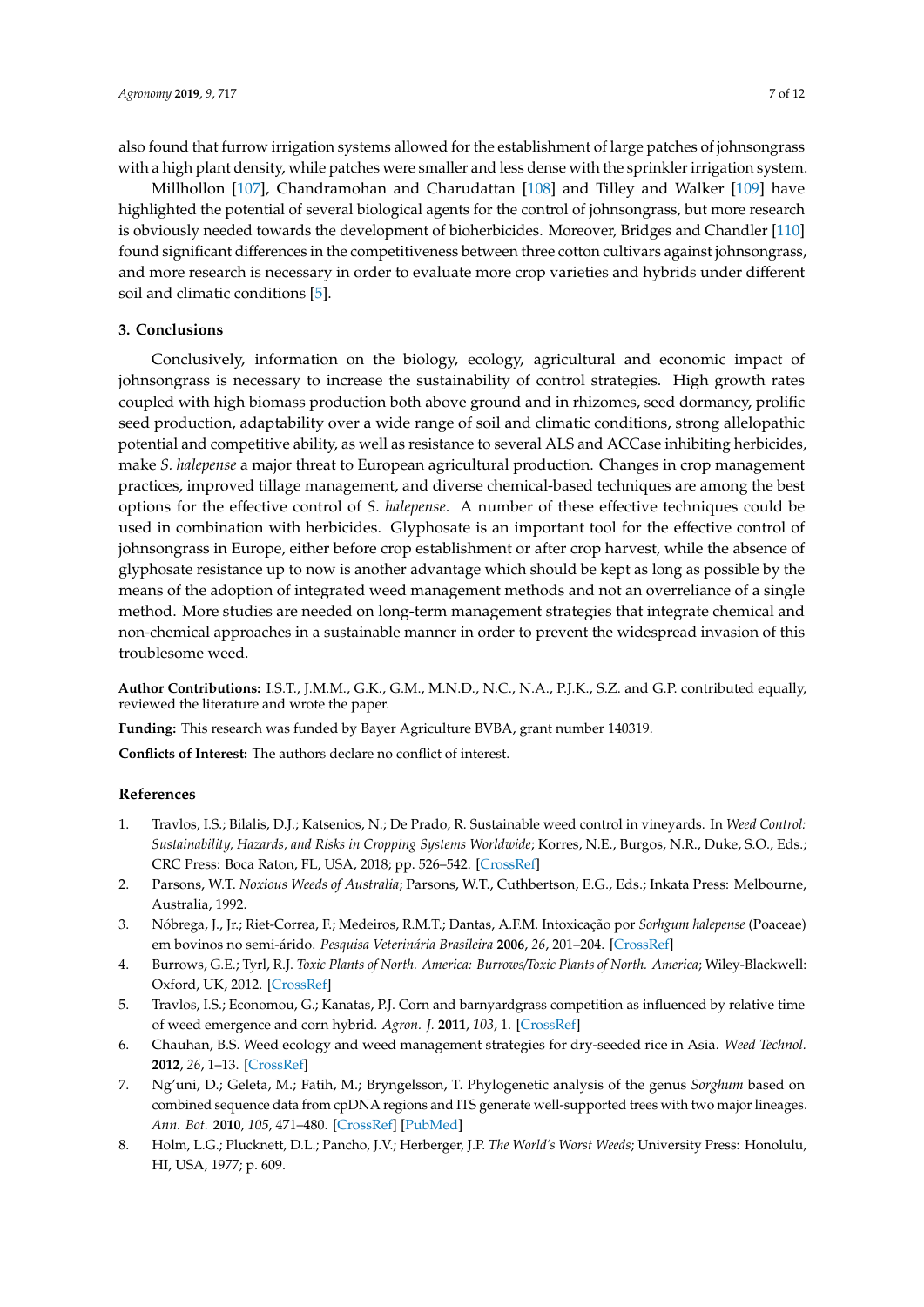- <span id="page-7-0"></span>9. Chambers, N.; Hawkins, T.O. *Invasive Plants of the Sonoran Desert, A Field Guide*; Sonoran Institute, Environmental Education Exchange, National Fish and Wildlife Foundation: Tucson, AZ, USA, 2002; p. 120.
- <span id="page-7-1"></span>10. Acciaresi, H.A.; Guiamet, J.J. Below- and above-ground growth and biomass allocation in maize and Sorghum halepense in response to soil water competition: Maize and *Sorghum halepense* in competition for water. *Weed Res.* **2010**, *50*, 481–492. [\[CrossRef\]](http://dx.doi.org/10.1111/j.1365-3180.2010.00794.x)
- <span id="page-7-2"></span>11. de Almeida, J.D.; Freitas, H. Exotic naturalized flora of continental Portugal-A reassessment. *Bot. Complut.* **2006**, *30*, 117–130.
- 12. Pascal, M.; Lorvelec, O.; Vigne, J.-D. *Invasions Biologiques et Extinctions: 11000 ans D'histoire des Vertébrés en France*; Coédition Belin - Quæ: Paris, France, 2006.
- <span id="page-7-12"></span>13. Novák, R.; Dancza, I.; Szentey, L.; Karamán, J.; Béres, I.; Kazinczi, G.; Gólya, G. *Arable Weeds of Hungary. Fifth National Weed Survey (2007–2008)*; Ministry of Agriculture and Rural Development: Budapest, Hungary, 2009; p. 95.
- <span id="page-7-13"></span>14. Uremis, I.; Arslan, M.; Uludag, A.; Sangun, M. Allelopathic potentials of residues of 6 brassica species on johnsongrass [*Sorghum halepense* (L.) Pers.]. *Afr. J. Biotechnol.* **2009**, *8*, 3497–3501.
- 15. Vilà, M.; Basnou, C.; Gollasch, S.; Josefsson, M.; Pergl, J.; Scalera, R. One hundred of the most invasive alien species in Europe. In *Handbook of Alien Species in Europe*; Springer: Dordrecht, The Netherlands, 2009; pp. 265–268. [\[CrossRef\]](http://dx.doi.org/10.1007/978-1-4020-8280-1_12)
- 16. Vrbničanin, S.; Malidža, G.; Stefanović, L.; Elezović, I.; Stanković-Kalezić, R.; Marisavljević, D.; Jovanović-Radovanov, K.; Pavlović, D.; Gavrić, M. Distribution of some harmful, invasive and quarantine weeds on the territory of Serbia, Part III: Spatial distribution and frequency of eight weeds species. *Biljni Lekar* **2009**, *37*, 21–30.
- 17. Bernacki, Z. Changes in the balance between C3 and C4 plants expected in Poland with the global change. *Ecol. Quest.* **2012**, *16*, 59. [\[CrossRef\]](http://dx.doi.org/10.12775/v10090-012-0006-2)
- <span id="page-7-5"></span>18. Follak, S.; Essl, F. Spread dynamics and agricultural impact of *Sorghum halepense*, an emerging invasive species in Central Europe: Spread dynamics and impact of *Sorghum halepense*. *Weed Res.* **2013**, *53*, 53–60. [\[CrossRef\]](http://dx.doi.org/10.1111/j.1365-3180.2012.00952.x)
- 19. Ortiz, R.; Contreras, J.; Ruiz, A.; Sanz, M.; Romero, M.; Gordillo, M.; Taberner Palou, A.; Urbano Fuentes-Guerra, J.M. Malas hierbas preocupantes en España. In Proceedings of the XV Congreso de la Sociedad Española de Malherbología: La Malherbología y la Transferencia Tecnológica, Sevilla, Spain, 19–22 October 2015; pp. 497–503.
- <span id="page-7-11"></span>20. Peerzada, A.M.; Ali, H.H.; Hanif, Z.; Bajwa, A.A.; Kebaso, L.; Frimpong, D.; Iqbal, N.; Namubiru, H.; Hashim, S.; Rasool, G.; et al. Eco-biology, impact, and management of *Sorghum halepense* (L.) Pers. *Biol. Invasions* **2017**. [\[CrossRef\]](http://dx.doi.org/10.1007/s10530-017-1410-8)
- <span id="page-7-3"></span>21. CABI. Invasive Species Compendium. Available online: https://[www.cabi.org](https://www.cabi.org/isc/datasheet/50624)/isc/datasheet/50624 (accessed on 31 May 2019).
- <span id="page-7-4"></span>22. Weber, E.; Gut, D. A survey of weeds that are increasingly spreading in Europe. *Agron. Sustain. Dev.* **2005**, *25*, 109–121. [\[CrossRef\]](http://dx.doi.org/10.1051/agro:2004061)
- <span id="page-7-6"></span>23. Kleinbauer, I.; Dullinger, S.; Klingenstein, F.; May, R.; Nehring, S.; Essl, F. Ausbreitungspotenzial Ausgewählter Neophytischer Gefäßpflanzen unter Klimawandel in Deutschland und Österreich: Ergebnisse aus dem F+ E-Vorhaben FKZ 806 82 330. Bundesamt für Naturschutz, 2010. Available online: http://[www.bfn.de](http://www.bfn.de/0502_artenschutz.html)/0502\_ [artenschutz.html](http://www.bfn.de/0502_artenschutz.html) (accessed on 20 March 2012).
- <span id="page-7-7"></span>24. Pál, R. Invasive plants threaten segetal weed vegetation of south Hungary. *Weed Technol.* **2004**, *18*, 1314–1318. [\[CrossRef\]](http://dx.doi.org/10.1614/0890-037X(2004)018[1314:IPTSWV]2.0.CO;2)
- <span id="page-7-8"></span>25. Rout, M.E.; Chrzanowski, T.H.; Smith, W.K.; Gough, L. Ecological impacts of the invasive grass *Sorghum halepense* on native tallgrass prairie. *Biol. Invasions* **2013**, *15*, 327–339. [\[CrossRef\]](http://dx.doi.org/10.1007/s10530-012-0289-7)
- <span id="page-7-9"></span>26. Arriola, P.E.; Ellstrand, N.C. Crop-to-weed gene flow in the genus *Sorghum* (Poaceae): Spontaneous interspecific hybridization between johnsongrass, *Sorghum halepense*, and crop sorghum, *S. bicolor*. *Am. J. Bot.* **1996**, *83*, 1153–1159. [\[CrossRef\]](http://dx.doi.org/10.1002/j.1537-2197.1996.tb13895.x)
- 27. Dweikat, I. A Diploid, Interspecific, fertile hybrid from cultivated sorghum, *Sorghum bicolor*, and the common johnsongrass weed *Sorghum halepense*. *Mol. Breed.* **2005**, *16*, 93–101. [\[CrossRef\]](http://dx.doi.org/10.1007/s11032-005-5021-1)
- <span id="page-7-10"></span>28. Grenier, C.; Ejeta, G. *Sorghum* and its weedy hybrids. In *Crop Ferality and Volunteerism*; Gressel, J., Ed.; CRC Press: Boca Raton, FL, USA, 2005; pp. 123–135.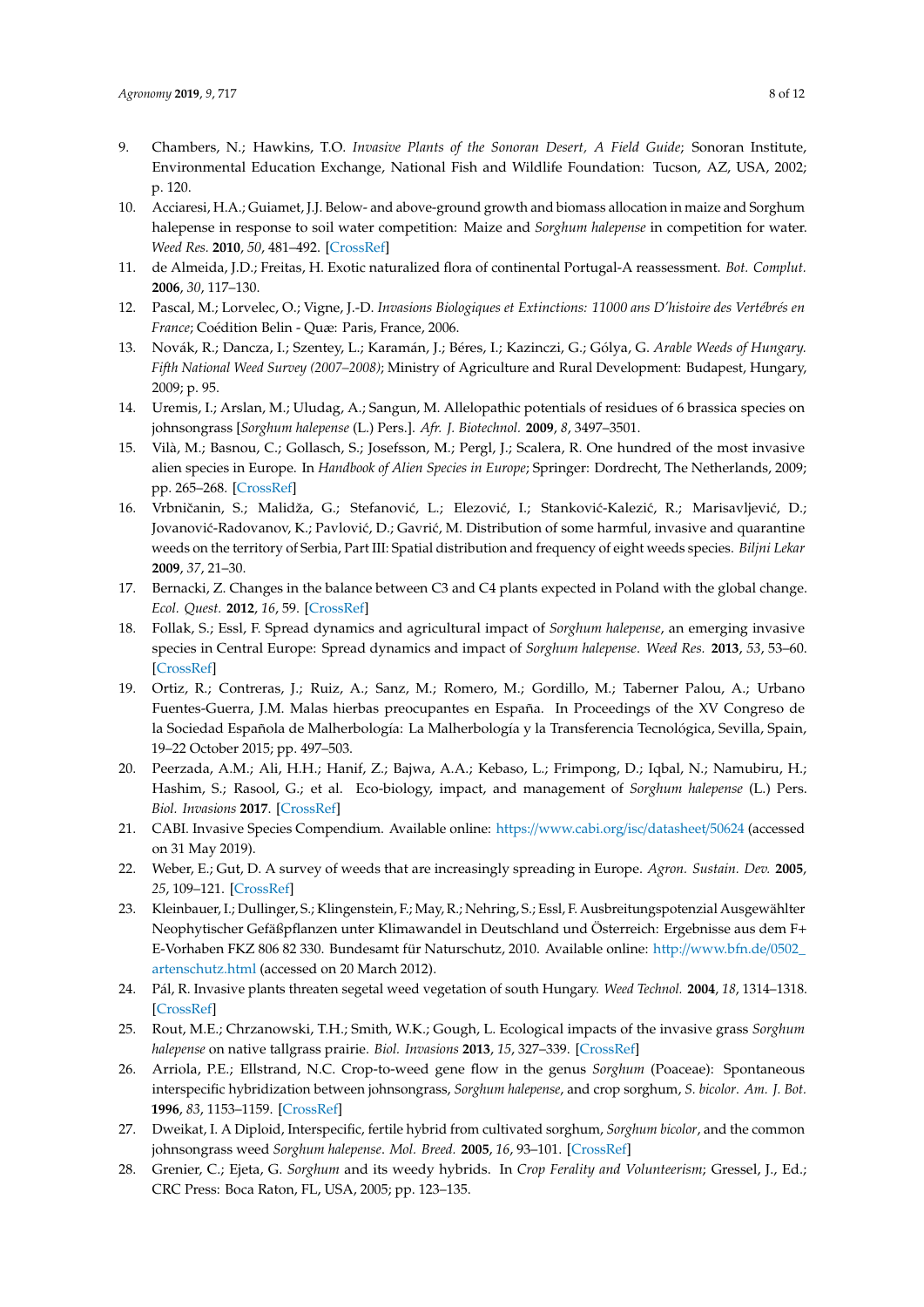- <span id="page-8-0"></span>29. Torma, M.; Bereczki-Kovács, E. Study of the allelopathic effect of *Cirsium arvense* (L.) Scop and *Sorghum halepense* (L.) Pers. *Magyar Gyomkutatás és Technológia* **2004**, *5*, 35–41.
- <span id="page-8-22"></span>30. Vasilakoglou, I.; Dhima, K.; Eleftherohorinos, I. Allelopathic potential of bermudagrass and johnsongrass and their interference with cotton and corn. *Agron. J.* **2005**, *97*, 303–313.
- <span id="page-8-1"></span>31. Nouri, H.; Talab, Z.A.; Tavassoli, A. Effect of weed allelopathic of sorghum (*Sorghum halepense*) on germination and seedling growth of wheat, Alvand cultivar. *Ann. Biol. Res.* **2012**, *3*, 1283–1293.
- <span id="page-8-2"></span>32. Czarnota, M.A.; Rimando, A.M.; Weston, L.A. Evaluation of Root Exudates of Seven Sorghum Accessions. *J. Chem. Ecol.* **2003**, *29*, 2073–2083. [\[CrossRef\]](http://dx.doi.org/10.1023/A:1025634402071)
- <span id="page-8-3"></span>33. Rout, M.E.; Chrzanowski, T.H. The invasive *Sorghum halepense* harbors endophytic N2-fixing bacteria and alters soil biogeochemistry. *Plant Soil* **2009**, *315*, 163–172. [\[CrossRef\]](http://dx.doi.org/10.1007/s11104-008-9740-z)
- <span id="page-8-4"></span>34. Soufan, R.; Almouemar, A. Allelopathic effects of some weeds on growth of maize (*Zea mays* L.). In Proceedings of the XIIIème Colloque International sur la Biologie des Mauvaises Herbes, Dijon, France, 8–10 September 2009; pp. 414–421.
- <span id="page-8-5"></span>35. Stef, R.; Cărăbeț, A.; Grozea, I.; Radulov, I.; Manea, D.; Berbecea, A. Allelopathic effects produced by johnson grass extracts over germination and growth of crop plants. *Bull. Univ. Agric. Sci. Vet. Med. Cluj-Napoca Agric.* **2015**, *72*, 239–245. [\[CrossRef\]](http://dx.doi.org/10.15835/buasvmcn-agr:11180)
- <span id="page-8-6"></span>36. Warwick, S.I.; Black, L.D. The Biology of Canadian Weeds: 61. *Sorghum halepense (L.) PERS. Can. J. Plant Sci.* **1983**, *63*, 997–1014. [\[CrossRef\]](http://dx.doi.org/10.4141/cjps83-125)
- <span id="page-8-8"></span><span id="page-8-7"></span>37. Monaghan, N. The biology of Johnson grass (*Sorghum halepense*). *Weed Res.* **1979**, *19*, 261–267. [\[CrossRef\]](http://dx.doi.org/10.1111/j.1365-3180.1979.tb01536.x)
- 38. Anderson, W.P. *Weed Science: Principles and Applications*, 3rd ed.; West Publishing Company: St. Paul, MN, USA, 1996; p. 388.
- <span id="page-8-9"></span>39. Keeley, P.E.; Thullen, R.J. Influence of Planting Date on the Growth of Johnsongrass (*Sorghum halepense*) from Seed. *Weed Sci.* **1979**, *27*, 554–558. [\[CrossRef\]](http://dx.doi.org/10.1017/S0043174500044593)
- <span id="page-8-10"></span>40. Loddo, D.; Masin, R.; Otto, S.; Zanin, G. Estimation of base temperature for Sorghum halepense rhizome sprouting: Rhizome sprouting in Sorghum halepense. *Weed Res.* **2012**, *52*, 42–49. [\[CrossRef\]](http://dx.doi.org/10.1111/j.1365-3180.2011.00886.x)
- <span id="page-8-11"></span>41. Huang, W.Z.; Hsiao, A.I. Factors affecting seed dormancy and germination of Johnsongrass, *Sorghum halepense* (L.) Pers. *Weed Res.* **1987**, *27*, 1–12. [\[CrossRef\]](http://dx.doi.org/10.1111/j.1365-3180.1987.tb00730.x)
- <span id="page-8-12"></span>42. Bennett, H.W. Johnsongrass, Carpetgrass, and other Grasses for the Humid South. In *Forages*; Iowa State University Press: Ames, IA, USA, 1973; pp. 286–293.
- <span id="page-8-13"></span>43. Hamada, A.; Koch, W.; Hamdoun, A.; Kunisch, M.; Sauerborn, J. Effect of temperature, light, and simulated drought on the germination of some weed species from the Sudan. *Angew. Bot.* **1993**, *7*, 52–55.
- <span id="page-8-14"></span>44. Singh, S.; Singh, M. Effect of temperature, light and pH on germination of twelve weed species. *Indian J. Weed Sci.* **2009**, *41*, 113–126.
- <span id="page-8-15"></span>45. Podrug, A.; Gadžo, D.; Muminović, Š.; Grahić, J.; Srebrović, E.; Đikić, M. Dormancy and germination of johnsongrass seed (*Sorghum halepense* (L.) Pers.). *Herbol. Int. J. Weed Res. Control* **2014**, *2*. [\[CrossRef\]](http://dx.doi.org/10.5644/Herb.14.2.01)
- <span id="page-8-16"></span>46. Valverde, B.; Gressel, J. Dealing with the Evolution and Spread of Sorghum Halepense Glyphosate Resistance in Argentina. Consultancy Report to SENASA, Buenos Aires. 2006. Available online: http://[www.sinavimo.](http://www.sinavimo.gov.ar/files/senasareport2006.pdf) gov.ar/files/[senasareport2006.pdf](http://www.sinavimo.gov.ar/files/senasareport2006.pdf) (accessed on 14 January 2009).
- <span id="page-8-17"></span>47. Kegode, G.O.; Bishnoi, U.R.; Mays, D.A. The Influence of Johnsongrass Infestation and Nitrogen Rates on Grain Sorghum. *J. Agron. Crop Sci.* **1994**, *172*, 242–246. [\[CrossRef\]](http://dx.doi.org/10.1111/j.1439-037X.1994.tb00174.x)
- <span id="page-8-18"></span>48. Uludag, A.; Gozcu, D.; Rusen, M.; Sadet Guvercin, R.; Demir, A. The effect of johnsongrass (*Sorghum halepense* (L.) Pers.) densities on cotton yield. *Pak. J. Biol. Sci.* **2007**, *10*, 523–525. [\[CrossRef\]](http://dx.doi.org/10.3923/pjbs.2007.523.525) [\[PubMed\]](http://www.ncbi.nlm.nih.gov/pubmed/19069529)
- <span id="page-8-19"></span>49. Dogan, M.; Boz, Ö. The concept of reduced herbicide rates for the control of johnsongrass (*Sorghum halepense*(L) Pers.) in cotton during the critical period for weed control/Das Konzept reduzierter Herbizidaufwandmengen für die Bekämpfung von *Sorghum halepense* (L.) Pers. in Baumwolle unter Berücksichtigung der Kritischen Periode. Zeitschrift für Pflanzenkrankheiten und Pflanzenschutz. *J. Plant Dis. Prot.* **2005**, 71–79.
- <span id="page-8-20"></span>50. Dobszai-Toth, V. A Fenyercirok (*Sorghum halepense* L. Pers.) Jelentosege, Biologiaja, Kartetele es Vegyszeres Gyomirtasanak Lehetosegei. Ph.D. Thesis, 2010.
- <span id="page-8-21"></span>51. Mikulas, J.; Sule, S. Bacterial leaf spot of Johnson grass caused by *Pseudomonas syringae*. *Acta Phytopathol. Acad. Sci. Hung.* **1979**, *14*, 83–87.
- 52. Gubbiga, N.G.; Worsham, A.D.; Coble, H.D.; Lemons, R.W. Effect of nicosulfuron on johnsongrass (*Sorghum halepense*) control and corn (*Zea mays*) performance. *Weed Technol.* **1995**, *9*, 574–581. [\[CrossRef\]](http://dx.doi.org/10.1017/S0890037X00023873)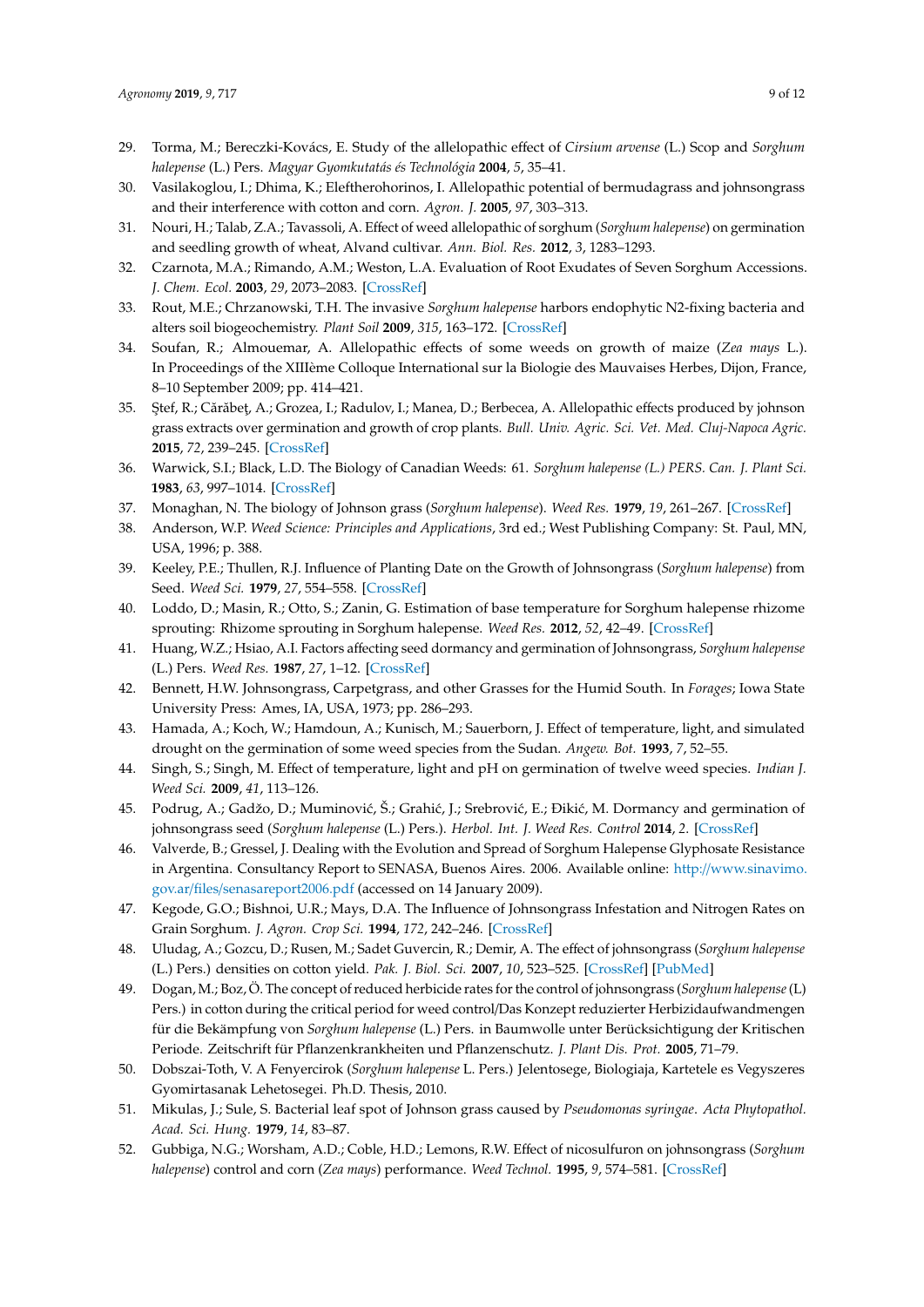- <span id="page-9-3"></span>53. Mitskas, M.B.; Tsolis, C.E.; Eleftherohorinos, I.G.; Damalas, C.A. Interference between corn and johnsongrass (*Sorghum halepense*) from seed or rhizomes. *Weed Sci.* **2003**, *51*, 540–545. [\[CrossRef\]](http://dx.doi.org/10.1614/0043-1745(2003)051[0540:IBCAJS]2.0.CO;2)
- <span id="page-9-0"></span>54. Kukorelli, G.; Reisinger, P.; Adamszki, T. Effective control against perennial and annual monocotyledon weed species in cycloxydim-resistant maize. In Proceedings of the 15th EWRS Symposium, Kaposvar, Hungary, 11–15 July 2010.
- <span id="page-9-1"></span>55. Májeková, J.; Zaliberová, M. Invasive and expansive plant species in Slovakian agrocenoses. *Biodivers. Res. Conserv.* **2008**, *9–10*, 51–56.
- <span id="page-9-2"></span>56. Kropáˇc, Z.; Mochnacký, S. Contribution to the segetal communities of Slovakia. *Thaiszia J. Bot.* **2009**, *19*, 145–211.
- <span id="page-9-4"></span>57. Colbert, B. Johnsongrass, a major weed in soybeans. *Hacienda* **1979**, *74*, 21–35.
- <span id="page-9-5"></span>58. Gunes, E.; Uludag, A.; Uremis, I. Economic impact of johnsongrass (*Sorghum halepense* [L.] Pers.) in cotton production in Turkey. *J. Plant Dis. Prot.* **2008**, *21*, 515–520.
- <span id="page-9-6"></span>59. Ghersa, C.M.; Martinez-Ghersa, M.A. A field method for predicting yield losses in maize caused by johnsongrass (*Sorghum halepense*). *Weed Technol.* **1991**, *5*, 279–285. [\[CrossRef\]](http://dx.doi.org/10.1017/S0890037X00028104)
- <span id="page-9-7"></span>60. Vitta, J.I.; Satorre, E.H.; Leguizamon, E.S. Using canopy attributes to evaluate competition between *Sorghum halepense* (L.) Pers. and soybean. *Weed Res.* **1994**, *34*, 89–97. [\[CrossRef\]](http://dx.doi.org/10.1111/j.1365-3180.1994.tb01976.x)
- <span id="page-9-8"></span>61. Van Esso, M.L.; Ghersa, C.M. Improving johnsongrass (*Sorghum halepense*) control in soybean and sunflower cropping systems. *Weed Sci.* **1993**, *41*, 107–113. [\[CrossRef\]](http://dx.doi.org/10.1017/S0043174500057660)
- <span id="page-9-9"></span>62. Ghersa, C.M.; Satorre, E.H.; Esso, M.L.; Pataro, A.; Elizagaray, R. The use of thermal calendar models to improve the efficiency of herbicide applications in *Sorghum halepense* (L.) Pers. *Weed Res.* **1990**, *30*, 153–160. [\[CrossRef\]](http://dx.doi.org/10.1111/j.1365-3180.1990.tb01699.x)
- <span id="page-9-10"></span>63. Heap. The International Survey of Herbicide Resistant Weeds. Available online: http://[www.weedscience.org](http://www.weedscience.org/)/ (accessed on 28 May 2019).
- <span id="page-9-11"></span>64. Dogan, M.N.; Ünay, A.; Boz, Ö.; Ögüt, D. Effect of pre-sowing and pre-emergence glyphosate applications on weedsin stale seedbed cotton. *Crop Prot.* **2009**, *28*, 503–507. [\[CrossRef\]](http://dx.doi.org/10.1016/j.cropro.2009.01.013)
- <span id="page-9-12"></span>65. Jeffery, L.S.; English, J.R.; Connell, J. The Effects of fall application of glyphosate on corn (*Zea mays*), soybeans (*Glycine max*), and johnsongrass (*Sorghum halepense*). *Weed Sci.* **1981**, *29*, 190–195. [\[CrossRef\]](http://dx.doi.org/10.1017/S0043174500061786)
- 66. Culpepper, A.S.; York, A.C.; Batts, R.B.; Jennings, K.M. Weed Management in Glufosinate- and Glyphosate-Resistant Soybean (Glycine max). *Weed Technol.* **2000**, *14*, 77–88. [\[CrossRef\]](http://dx.doi.org/10.1614/0890-037X(2000)014[0077:WMIGAG]2.0.CO;2)
- <span id="page-9-13"></span>67. Griffin, J.L.; Miller, D.K.; Salassi, M.E. Johnsongrass (*Sorghum Halepense*) control and economics of using glyphosate-resistant soybean in fallowed sugarcane fields. *Weed Technol.* **2006**, *20*, 980–985. [\[CrossRef\]](http://dx.doi.org/10.1614/WT-05-027.1)
- <span id="page-9-14"></span>68. Glenn, S.; Peregoy, R.S.; Hook, B.J.; Heimer, J.B.; Wiepke, T. *Sorghum halepense* (L.) Pers. control with foliar-applied herbicides in conventional and no-tillage soyabeans. *Weed Res.* **1986**, *26*, 245–250. [\[CrossRef\]](http://dx.doi.org/10.1111/j.1365-3180.1986.tb00703.x)
- <span id="page-9-15"></span>69. Ferrell, J.A.; Earl, H.J.; Vencill, W.K. The effect of selected herbicides on  $CO_2$  assimilation, chlorophyll fluorescence, and stomatal conductance in johnsongrass (*Sorghum halepense* L). *Weed Sci.* **2003**, *51*, 28–31. [\[CrossRef\]](http://dx.doi.org/10.1614/0043-1745(2003)051[0028:TEOSHO]2.0.CO;2)
- <span id="page-9-16"></span>70. Barroso, J.; San Martín, C.; Andújar, D.; Hernaiz, P.; Campos, D.; Martín, J.; Dorado, J. Competencia entre la cañota (*Sorghum halepense*) y el maíz grano. In Proceedings of the XIII Congreso Nacional de Malherbología, La Laguna, Spain, 22–24 November 2011; pp. 183–186.
- <span id="page-9-17"></span>71. Malidža, G.; Rajković, M.; Vrbničanin, S.; Božić, D. Cross-resistance of *Sorghum halepense* to ALS inhibitors in Serbia and implications for resistance management. Book of Abstracts of the VII Congress on Plant Protection: Integrated Plant Protection Knowledge—Based Step Towards Sustainable Agriculture. *For. Landsc. Archit.* **2014**, 143–144.
- <span id="page-9-18"></span>72. Malidža, G.; Rajković, M. First case of multiple resistance of Johnsongrass (*Sorghum halepense* (L.) Pers.) to ALS- and ACCase-inhibiting herbicides in Serbia. In Proceedings of the Perspectives and Challenges of Weed Control and Weed Resistance to Herbicide in Europe, Antalya, Turkey, 29–30 November 2018.
- <span id="page-9-19"></span>73. Malidža, G.; Bekavac, G.; Rajković, M.; Vasić, M. Advantages and new challenges for use of cycloxydim-tolerant maize. In Proceedings of the EWRS Working Group Herbicide Tolerant Varieties, Novi Sad, Serbia, 29–31 May 2017.
- <span id="page-9-20"></span>74. Travlos, I.S.; Kanatas, P.J.; Rapti, H.; Papastylianou, P.; Hatziagapi, V. Herbicide resistance of weeds in olive groves and crucial points of integrated weed management. In Proceedings of the 20th Conference of Weed Science Society of Greece, Agrinio, Greece, 4–6 April 2019; pp. 92–93.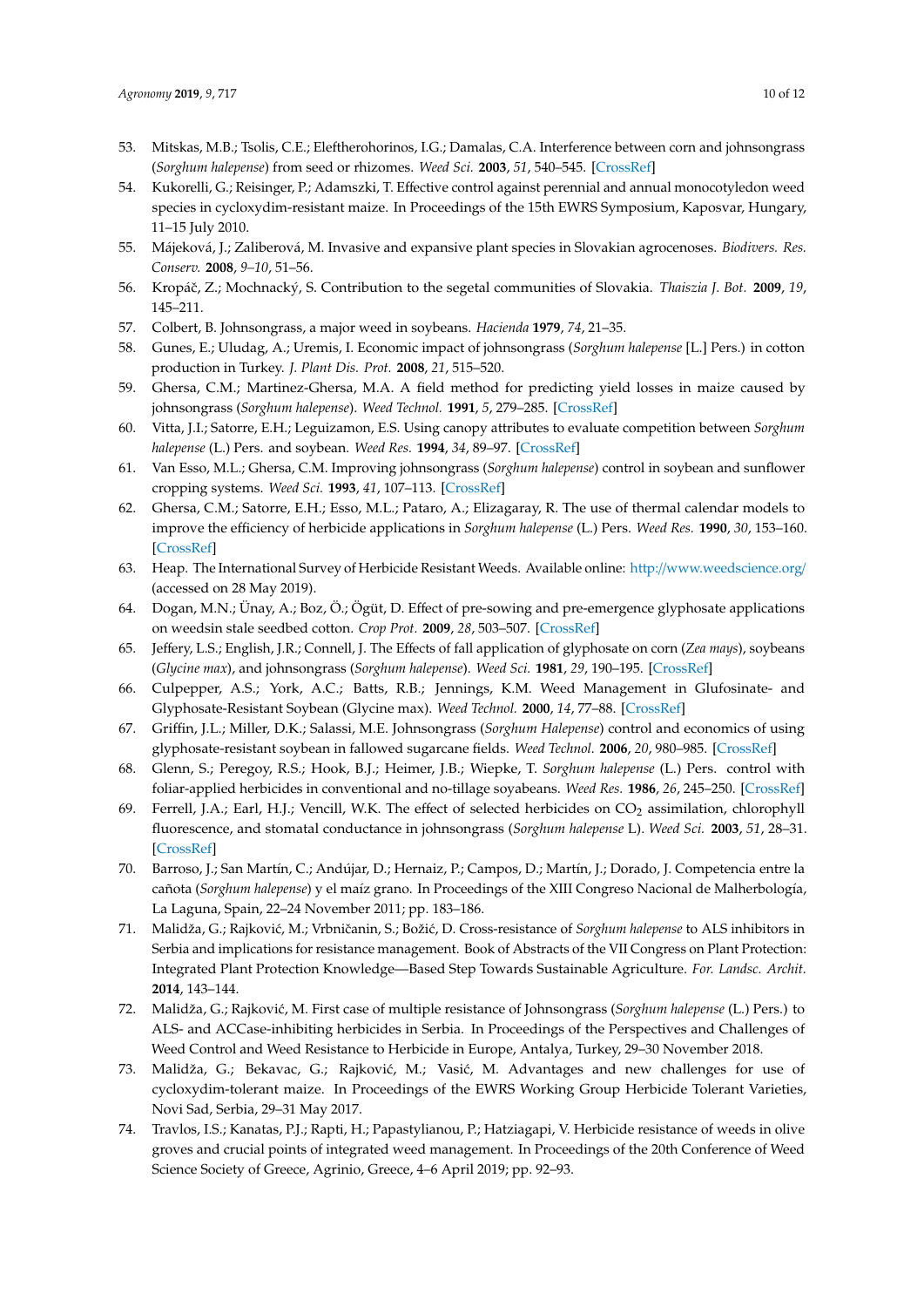- <span id="page-10-0"></span>75. Miller, D.K.; Griffin, J.L.; Richard, E.P. Johnsongrass (*Sorghum halepense*) Control and Rainfastness with Glyphosate and Adjuvants. *Weed Technol.* **1998**, *12*, 617–622. [\[CrossRef\]](http://dx.doi.org/10.1017/S0890037X00044468)
- <span id="page-10-1"></span>76. Liebman, M.; Davis, A.S. Integration of soil, crop and weed management in low-external-input farming systems. *Weed Res.* **2000**, *40*, 27–47. [\[CrossRef\]](http://dx.doi.org/10.1046/j.1365-3180.2000.00164.x)
- <span id="page-10-2"></span>77. Rasmussen, J. Can high densities of competitive weeds be controlled efficiently by harrowing or hoeing in agricultural crops? In Proceedings of the Communications 4th International Conference IFOAM, Non-Chemical Weed Control, Dijon, France, 5–9 July 1993; pp. 85–89.
- <span id="page-10-3"></span>78. McWhorter, C.G. History, biology, and control of johnsongrass. *Rev. Weed Sci.* **1989**, *4*, 85–121.
- <span id="page-10-4"></span>79. Hunt, T. Johnson grass eradication. In *Report of the College of Agriculture and the Agricultural Experiment Station of the University of California*; University of California Press: Berkeley, CA, USA, 1915.
- <span id="page-10-5"></span>80. Talbot, M.W. *Johnson Grass as a Weed*; U.S. Dept. of Agriculture: Washington, DC, USA, 1928; Volume 1537.
- <span id="page-10-6"></span>81. Cates, J.S.; Spillman, W.J. *A Method of Eradicating Johnson Grass*; US Dept. of Agriculture: Washington, DC, USA, 1907.
- <span id="page-10-7"></span>82. Turner, R.; Lennartsson, M.; Bond, W.; Grundy, A. Organic weed control-getting it right in time. In Proceedings of the Brighton Crop Protection Conference Weeds, Brighton, UK, 15 November 1999; pp. 969–974.
- <span id="page-10-8"></span>83. Pullen, D.W.M.; Cowell, P.A. An evaluation of the performance of mechanical weeding mechanisms for use in high speed inter-row weeding of arable crops. *J. Agric. Eng. Res.* **1997**, *67*, 27–34. [\[CrossRef\]](http://dx.doi.org/10.1006/jaer.1997.0148)
- <span id="page-10-9"></span>84. Marshall, T. Weed control in organic farming systems. In Proceedings of the 1st International Weed Control Congress, Melbourne, Australia, 17–21 February 1992; pp. 311–314.
- <span id="page-10-10"></span>85. Ionescu, N.; Perianu, A.; Popescu, A.; Sarpe, N.; Roibu, C. Weed control in corn and soybean crops by mechanical and manual management practices. In Proceedings of the Xe Colloque International Sur la Biologie Des Mauvaises Herbes, Dijon, France, 11–13 September 1996; pp. 359–365.
- <span id="page-10-11"></span>86. Arle, H.F.; Everson, E.H. *Johnson Grass Control*; College of Agriculture, University of Arizona: Tucson, AZ, USA, 1955.
- <span id="page-10-12"></span>87. Vidotto, F.; Fogliatto, S.; Milan, M.; Ferrero, A. Weed communities in Italian maize fields as affected by pedo-climatic traits and sowing time. *Eur. J. Agron.* **2016**, *74*, 38–46. [\[CrossRef\]](http://dx.doi.org/10.1016/j.eja.2015.11.018)
- <span id="page-10-13"></span>88. Johnson, B.; Kendig, A.; Smeda, R.; Fishel, F.; Johnson, B.; Kendig, A.; Smeda, R.; Fishel, F. Johnson grass control. In *Weed Identification and Herbicide Injury Guide for Corn and Soybean*; University of Missouri Extension: Columbia, MO, USA, 1997.
- <span id="page-10-15"></span><span id="page-10-14"></span>89. McWhorter, C.G. Growth and Development of Johnsongrass Ecotypes. *Weed Sci.* **1971**, *19*, 141–147. [\[CrossRef\]](http://dx.doi.org/10.1017/S0043174500048529)
- 90. McWhorter, C.G.; Hartwig, E.E. Effectiveness of Preplanting Tillage in Relation to Herbicides in Controlling Johnsongrass for Soybean Production. *Agron. J.* **1965**, *57*, 385. [\[CrossRef\]](http://dx.doi.org/10.2134/agronj1965.00021962005700040024x)
- <span id="page-10-16"></span>91. Warwick, S.I.; Phillips, D.; Andrews, C. Rhizome depth: The critical factor in winter survival of *Sorghum halepense* (L.) Pers. (Johnson grass). *Weed Res.* **1986**, *26*, 381–388. [\[CrossRef\]](http://dx.doi.org/10.1111/j.1365-3180.1986.tb00721.x)
- <span id="page-10-17"></span>92. Hauser, E.W.; Arle, H.F. *Johnson Grass as a Weed*; Farmers' Bulletin No. 1537; US Dept. of Agriculture: Washington, DC, USA, 1958.
- <span id="page-10-18"></span>93. Nalewaja, J.D. Cultural practices for weed resistance management. *Weed Technol.* **1999**, *13*, 643–646. [\[CrossRef\]](http://dx.doi.org/10.1017/S0890037X00046339)
- <span id="page-10-19"></span>94. Karlen, D.L.; Varvel, G.E.; Bullock, D.G.; Cruse, R.M. Crop Rotations for the 21st Century. *Adv. Agron.* **1994**, *53*, 1–45.
- <span id="page-10-20"></span>95. Andújar, D.; Rueda-Ayala, V.; Dorado, J.; Gerhards, R.; Fernández-Quintanilla, C. Multivariate Analysis of the Agricultural Management Presence of *Sorghum halepense* (L.) Pers. Relationships in Maize Crops. *Gesunde Pflanzen* **2014**, *66*, 17–22. [\[CrossRef\]](http://dx.doi.org/10.1007/s10343-013-0310-9)
- <span id="page-10-21"></span>96. Hintzsche, E.; Wittmann, C. L'influence de la rotation et du travail du sol sur les infestations par les adventices en grandes cultures. In Proceedings of the IX è Colloque International sur la Biologie des Mauvaise Herbes, Dijon, France, 16–18 September 1992; pp. 139–145.
- <span id="page-10-22"></span>97. DeGregorio, R.; Ashley, R. Screening Living Mulches and Cover Crops for Weed Suppression in No Till Sweet Corn. *Proc. Ann. Meet.-Northeast. Weed Sci. Soc. (USA)* **1985**, *39*, 80–84.
- <span id="page-10-23"></span>98. DeGregorio, R.; Ashley, R. Screening Living Mulches/Cover Crops for No-till Snap Beans. *Proc. Ann. Meet.-Northeast. Weed Sci. Soc. (USA)* **1986**, *39*, 80–84.
- <span id="page-10-24"></span>99. Else, M.; Ilnicki, R. Crops and Mulch Systems Effect upon Weeds in Corn. *Weed Sci. Soc. Am.* **1989**, *29*, 68.
- <span id="page-10-25"></span>100. Rasmussen, K. Can slurry injection improve the selectivity of weed harrowing in cereals? In Proceedings of the 4th Workshop of the EWRS Working Group on Physical and Cultural Weed Control, Elspeet, The Netherlands, 20–22 March 2000; pp. 33–34.